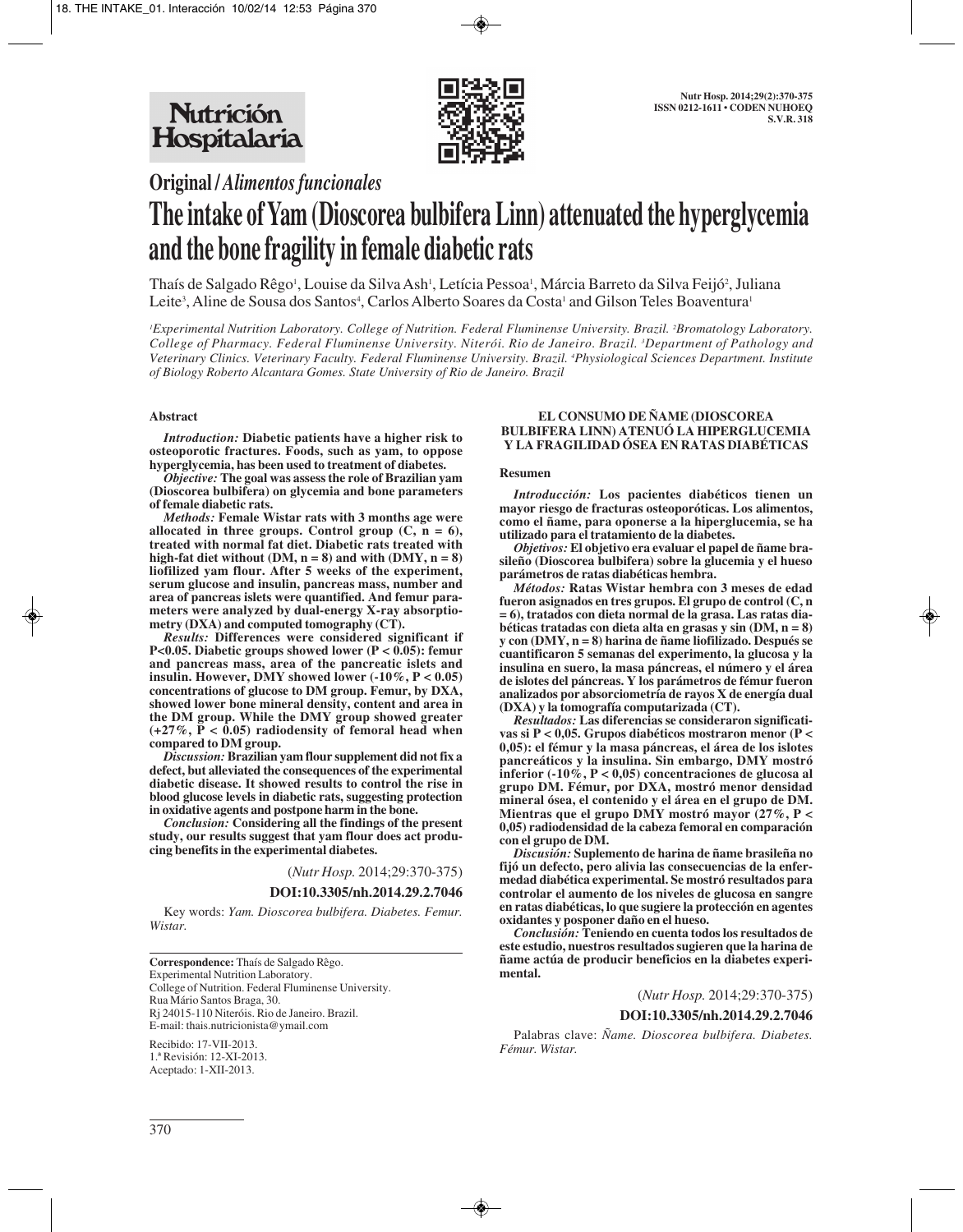## **Abbreviations**

AIN: American Institute of Nutrition. BMC: Bone Mineral Content. BMD: Bone Mineral Density. C: Control rats group. CT: Computed Tomography. DM: Diabetic rats group. DMY: Diabetic rats group given yam flour. DXA: Dual-energy X-ray absorptiometry. HFD: High Fat Diet. HU: Hounsfield Unit. ND: Normal Diet. STZ: streptozotocin. UFF: Federal Fluminse University. WHO: World Health Organization.

#### **Introduction**

There is a global epidemic of diabetes mellitus, and the number of affected is expected to rise more than 430 million by 2030<sup>1</sup>. The wide spread chronic disorder of diabetes adversely affects multiple organ systems including bones, a highly dynamic tissue that undergoes constant remodeling2 . Besides, a worldwide prevalence of osteoporosis is estimated to be greater than 200 million people, with the majority being women<sup>3</sup>.

Herbal medicine is the oldest form of health care known to humanity. The use of plants and plant foods to oppose hyperglycemia has been practiced by herbalists for a long time4 . The World Health Organization (WHO) expert committee has recommended that plants possessing hypoglycemic activity may provide a utilizable source of new oral antidiabetic drug, or may act as simple dietary adjuncts to the existing therapies<sup>5</sup>.

The genus Dioscorea has been used widely in traditional Chinese medicine to promote human health. The Pharmacopoeia of the People's Republic of China describes its employing for the treatment of several diseases including diabetes<sup>6</sup>.

The physico-chemical properties and phytochemical investigations of starch foods compounds have been studied, but little attention has been given to the tubers of Dioscoreaceas<sup>7</sup>, especially in Brazil, where current studies and investments on yams are incipient<sup>8</sup>. Thriving well in tropical and subtropical environmental conditions, varied yam species are satisfactorily developed in the Brazilian ecosystems, especially in the Northeast, but it still is an underutilized crop. The unknown diversity and features of Dioscorea in Brazil, is information blank and needs to be filled to reinforce how important is the yam as a healthy food source<sup>8</sup>.

One of the serious skeletal complications in bones is osteoporotic fractures due weakened bone strength. Both type 1 and 2 diabetic patients have a higher risk of sustaining osteoporotic fractures compared to non-diabetic patients<sup>2</sup>. In order to realize the health benefits which can be obtained from yam, additional research on its effects in bone health are required. Thus, here we intend to show if yam added in a diabetic rats diet would influence the glycemia and bone parameters altered by the disease.

## **Materials and methods**

## *Plant Material*

Tubers of yam *(Dioscorea bulbífera)* were purchased from a local market in Belo Horizonte (MG, Brazil) and categorized by a biologist in comparison to the existing voucher specimen in Jardim Botânico (RJ, Brazil): Couto, R.S. 164. Each tuber sample was washed free of dirt, skinned, cut (0.5-cm thick slices), boiled (60 seconds), freezed and lyophilized. The dried yam was milled, passed through a 35-mesh sieve and stored in plastic bags at −20 C until use9 . The lyophilized yam powder contains (in g/100g): Moisture 3.62; ash 2.85; protein 7.33; fat 0.38; carbohydrates (starch + reducing sugar) 82.13.

## *Animals*

The studied was conducted in Female albino Wistar rats with 3 months age, weighting about 190-200 g. The animals maintained under controlled room temperature  $(22 \pm 2 \text{ C})$  with 12 h light/12 h dark cycle. All the rats were fed a normal chow diet (Nuvital®, Nuvilab, PR, Brazil) and water *ad libitum,* prior to the dietary manipulation. All procedures were approved by the Animal Ethics Committee of the UFF (n 37, 2010).

## *Induction of experimental diabetes*

The rats were allocated into two dietary regimens by feeding either Normal Diet (ND: 10% lipids, 12% protein and 78% de carbohydrate as a percentage of total kcal), according to American Institute of Nutrition (AIN) recommendations<sup>10</sup>, or High Fat Diet (HFD: 60% lipids, 14% protein and 26% de carbohydrate as a percentage of total kcal) *ad libitum*, for 3 weeks<sup>11</sup>. The diets composition and preparation were described<sup>12</sup>. Then, the HFD rats were injected intraperitoneally (i.p.) with streptozotocin (STZ, 35mg/kg), while the respective control rats were given vehicle citrate buffer  $(1m/kg, i.p, pH 4.4)$ <sup>11</sup>. After 1 week, the fasting glucose level of a blood obtained from the tail, was measured using a glucometer and the rats with the glycemia of more than 290 mg/dl were considered diabetic and selected for the study.

## *Experimental design*

The rats were divided into three groups based on diet (table I): Control group (C: Six healthy rats) received an AIN-93M-based control diet; Diabetic group (DM: Eight diabetic rats) received a 45% fat (of total kcal) diet; Diabetic Yam group (DMY: Eight diabetic rats),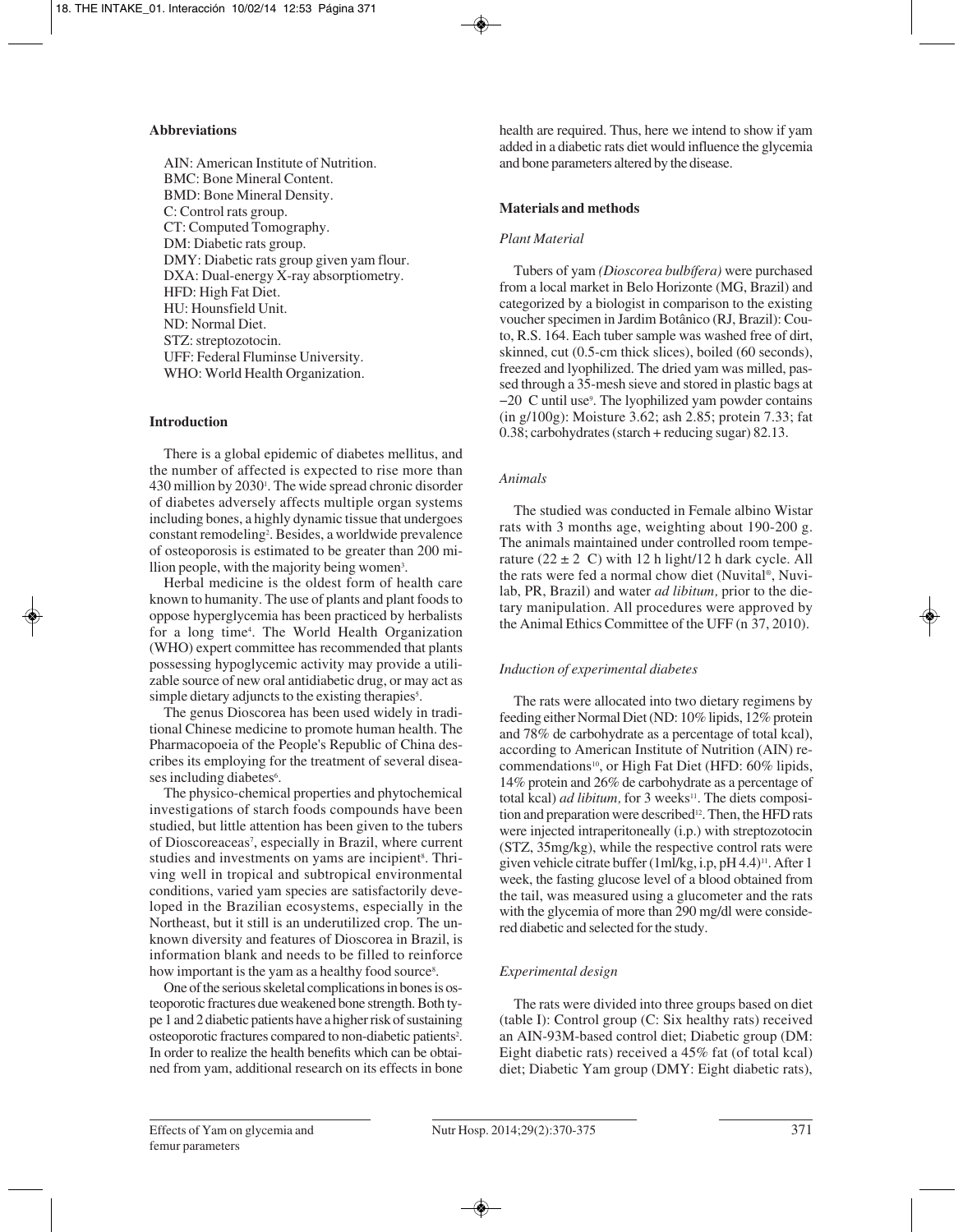| <b>Table I</b><br>Compositon of experimental diets |       |       |            |  |  |
|----------------------------------------------------|-------|-------|------------|--|--|
| Ingredient $(g/100 g)$                             | C     | DM    | <b>DMY</b> |  |  |
| Casein                                             | 12.76 | 12.77 | 12.77      |  |  |
| Cornstarch                                         | 63.31 | 45.79 | 20.79      |  |  |
| Yam Flour                                          |       |       | 25.0       |  |  |
| Sucrose                                            | 10.0  | 10.0  | 10.0       |  |  |
| Soybean oil                                        | 4.0   | 4.0   | 4.0        |  |  |
| Lard                                               |       | 17.51 | 17.51      |  |  |
| Fiber                                              | 5.0   | 5.0   | 5.0        |  |  |
| AIN-93M Mineral Mix                                | 3.5   | 3.5   | 3.5        |  |  |
| AIN-93 Vitamin Mix                                 | 1.0   | 1.0   | 1.0        |  |  |
| L-Cystine                                          | 0.18  | 0.18  | 0.18       |  |  |
| <b>Choline Bitartrate</b>                          | 0.25  | 0.25  | 0.25       |  |  |
| Energy, kcal/g                                     | 3.46  | 4.45  | 4.53       |  |  |
| Protein (% of energy)                              | 12.00 | 12.00 | 13.80      |  |  |
| Carbohydrate (% of energy)                         | 63.39 | 49.32 | 49.78      |  |  |
| Fat (% of energy)                                  | 5.01  | 22.30 | 22.11      |  |  |

Formulated to meet the American Institute of Nutrition AIN-93G recommendations for rodent diets<sup>15</sup>.

C: Control group, fed a control diet; DM: Diabetic group fed high fat diet; DMY: Diabetic group fed high fat diet containing yam flour.

Casein: Farmos®; Cornstarch: Unilever Bestfoods®; Sucrose: União®; Soybean oil: Cargill®; Lard: Sadia®; Fiber: Blanver®; Mineral and Vitamin Mix: PragSoluções®; L-Cystine and Choline Bitartrate: M. Cassab®.

treated with diet containing 25% of yam flour. The animals were given *ad libitum* access to their respective diets and water. During the 5 weeks of experiment, body weight change and total food intake were evaluated twice a week. At the end of this period the animals, after 6-hours fasting, were anesthetized by Thiopentax® followed by exsanguination. Blood samples was collected by cardiac puncture for serum separation and stored at -20°C for biochemical analysis. Pancreas and left femur were removed, rinsed, and weighed.

## *Serum analysis*

Glucose analysis was assayed by colorimetric me thod (Bioclin/Quibasa, Belo Horizonte, MG, Brazil). Serum insulin concentrations were measured using multiplex assay kits (RADPK-81K).

# *Pancreas morphology*

Samples of pancreas were fixed in buffered formaldehyde and processed following the routine technique by paraffin inclusion. Serial sections were stained with hematoxylin-eosin. Sectional areas of pancreatic islets (µm2 ) were determined (fig. 1). Digital images of 20 islets in pancreas sections were acquired at random with an Optronics CCD video camera system and Olympus BX40 light microscope and analyzed using the software IMAGE J (NIH, USA).

# *Bone analyses*

The left femur was cleaned of soft tissue, weighted and kept at -80°C until analysis. To measure the Bone Mineral Density (BMD), Bone Mineral Content (BMC) and bone area by dual-energy X-ray absorptiometry scan (DXA. Lunar, Wisconsin, USA) with specific software (encore 2008. Version 12.20 GE Healthcare). The DXA results were obtained using a previously described procedure<sup>13</sup>. In order to mimic soft tissue conditions, excised bones were fixed on constant volume of rice in a plastic container. The radiodensity of femoral head (fig. 2) was obtained by scan computed tomography (CT. Helicoidally model HISPEED, GE®) measured with a computerized analyzer software system (eFilm Lite, 2.0, 2003, Milwaukee, USA) by manual measurement Toll-Ellipse. The DXA and CT technicians did not know about the experimental protocol.

# *Statistical analyses*

Statistical analysis were carried out using the Graph Pad Prism statistical package version 5.00, 2007 (San Diego, CA, USA) using one-way ANOVA, followed by Newman-Keuls post-test. All results are expressed as Means ± SEM with significance level of 0.05.

# **Results**

During the nutritional period, the DM groups showed similar food intake, but these were significantly increased (+64%) compared to the control group. In regard to the body mass, at the end of the experimental period, the DM groups showed lower (*P* < 0.05) values to the control group (table II).

When compared to control group, the DM (-42%) and DMY (-31%) showed lower ( $P < 0.05$ ) pancreas mass. The experimental groups showed lower serum concen-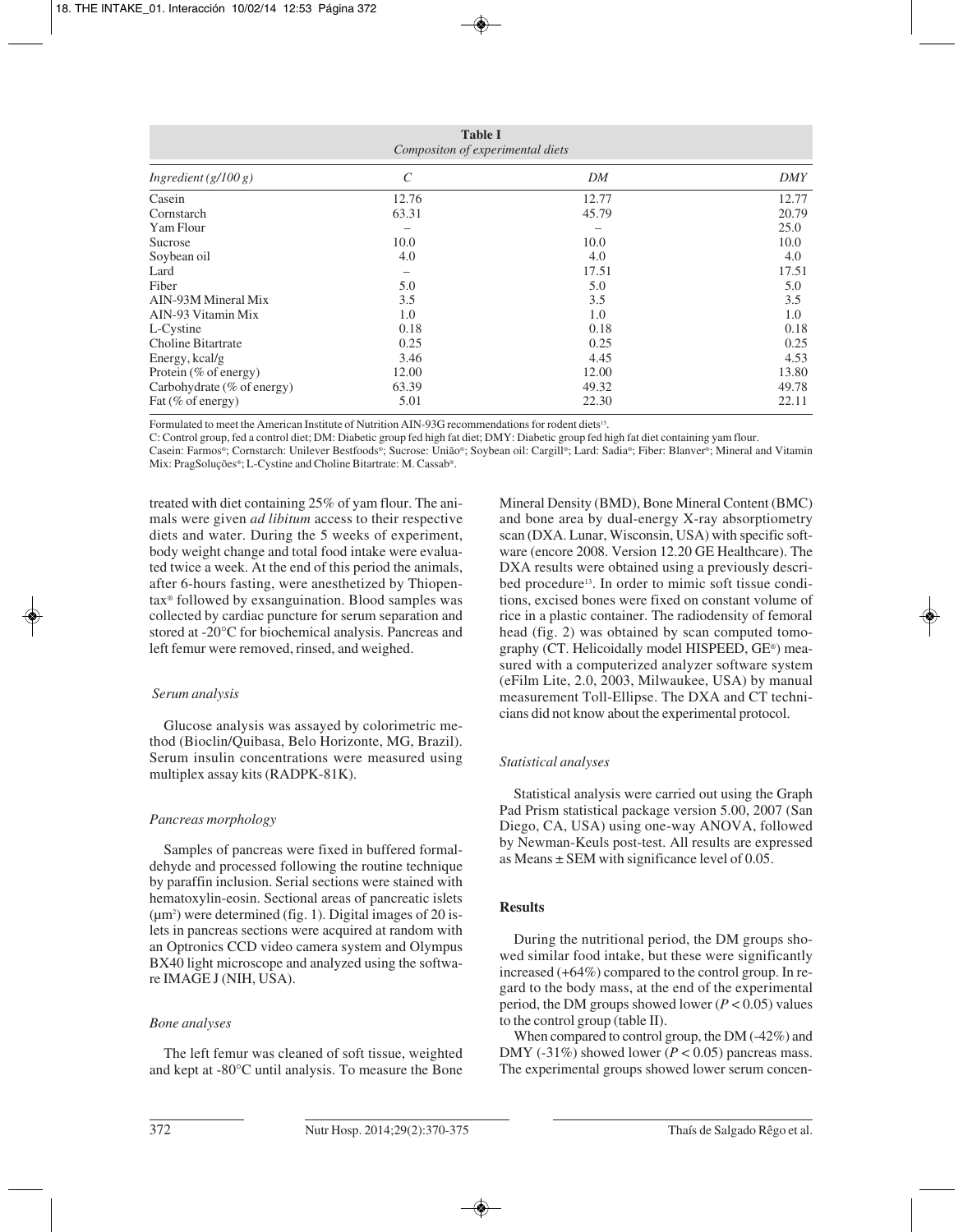

*Fig. 1.—Photomicrographs of pancreatic islets, staining with HE (original magnification 100X), at the end of the experimental period. A) C group, rats fed with a control diet; B) DM group, rats fed with high fat diet; C) DMY group, rats fed with high fat diet containing yam flour.*

trations of insulin and high concentrations of glucose (*P* < 0.05, respectively). However, the DMY group showed lower concentrations of glucose  $(-10\%, P < 0.05)$  when compared to DM group. Morphometric analyses showed lower ( -57%, *P* < 0.05) pancreatic islet area in DM and DMY groups in relation to C group (table II).

Bone analyses showed that lower  $(P < 0.05)$  femur mass were observed in the DM (-17%) and DMY (-9%)



*Fig. 2.—Computed tomography, image of femur. The region of interest was shown by R1 (femoral head).*

in regard to control group. Evaluating the femur using DXA showed that the bone area in the DM was lower when compared to the others groups. In the same way, the DM group showed lower  $(P < 0.05)$  BMC in regard to control and DMY groups (-19% and -7.5%, respectively). BMD was lower ( $P < 0.05$ ) in the experimental groups. However, the percentage difference was -11% and -5.8% in DM and DMY, respectively, when compared to control group. The CT analysis showed lower (*P* < 0.05) radiodensity of femoral head in DM and DMY groups (-37% and -20%, respectively). Simultaneously, the DMY group was greater radiodensity  $(+27\%, P<0.05)$  than the DM group when comparing the experimental groups (table III).

## **Discussion**

A new diet health paradigm is evolving which places more emphasis on the positive aspects of diet<sup>14</sup>. The Plant Kingdom constitutes the main source of many of our major current therapeutic drugs and it is also the basis of folk medicine and phytotherapy. A wide variety of natural compounds with therapeutic effects on diabetes<sup>15</sup> and on bone parameters have been reported<sup>16</sup>. Bone status is closely linked to regulation of energy metabolism and insulin sensitivity and it should be considered as a vital target for therapies which modulate energy metabolism<sup>17</sup>. Yam, seems to act in both condition, Yin<sup>18</sup> related that among 30 traditional Chinese herbs, yam *(Dioscorea spongiosa)* showed the strongest activity of the stimulation on bone formation with a rate of 67% and He<sup>19</sup> suggests that yam *(Dioscorea opposita)* may exert a beneficial action on both diabetes and diabetic complications. The results of the present study corroborate the healthy effects of yam *(Dioscorea bulbífera)* flour on bone fragility observed in diabetic context.

Since the combination of high fat diet (HFD)-fed and low-dose streptozotocin (STZ)-treated rat which serves as an alternative animal model for type 2 diabetes has been proved to be suitable for testing antidiabetic agents<sup>12</sup>, we used this model in this study. Indeed,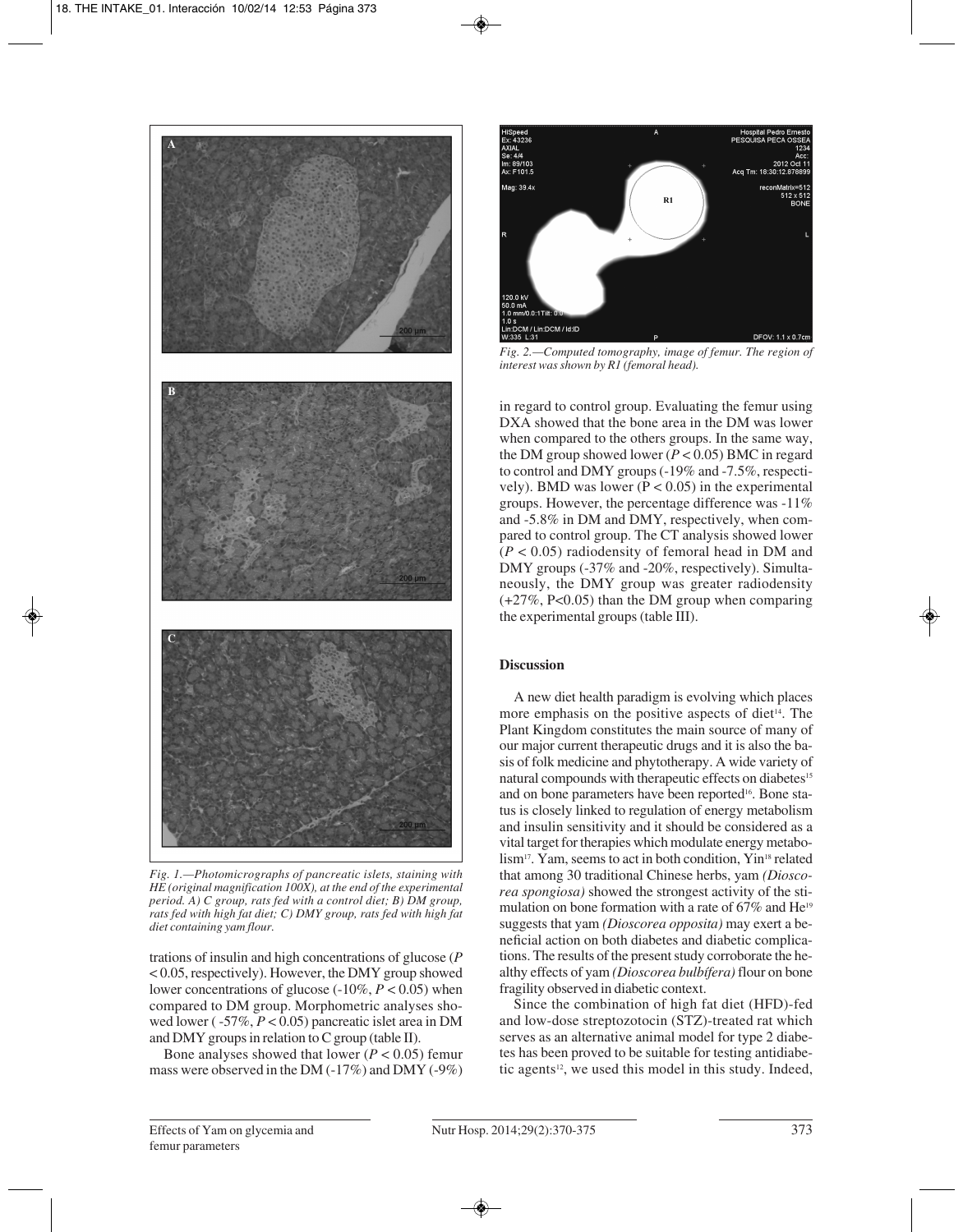**Table II** *Food intake, body mass and pancreatic morphometry at the end of the experimental period*

| DMY(n8)                      |
|------------------------------|
|                              |
| $24.73 \pm 1.02^b$           |
| $260.20 \pm 7.40^{\circ}$    |
| $2.64 \pm 0.24$              |
| $480.70 \pm 15.73$           |
| $6.60 \pm 2.49$ <sup>b</sup> |
| $2707 \pm 471.90^{\circ}$    |
|                              |

C: Control group, fed a control diet; DM: Diabetic group fed high fat diet; DMY: Diabetic group fed high fat diet containing yam flour. Mean values within a row with dissimilar superscripts (a, b and c) are significantly different (one-way ANOVA,  $\overline{P}$  < 0.05).

| <b>Table III</b><br>Femur parameters at the end of the experimental period |                              |                                 |                                 |  |
|----------------------------------------------------------------------------|------------------------------|---------------------------------|---------------------------------|--|
|                                                                            | C                            | DΜ                              | DMY                             |  |
| Mass(g)                                                                    | $0.75 \pm 0.01$ <sup>a</sup> | $0.62 \pm 0.016$ <sup>b</sup>   | $0.68 \pm 0.02$                 |  |
| Bone area $(cm2)$                                                          | $2.33 \pm 0.21$              | $2.00 \pm 0.00$                 | $2.42 \pm 0.20$                 |  |
| BMC(g)                                                                     | $0.46 \pm 0.02^{\circ}$      | $0.37 \pm 0.02^b$               | $0.40 \pm 0.03$ <sup>a</sup>    |  |
| BMD(g/cm <sup>2</sup> )                                                    | $0.17 \pm 0.01^{\circ}$      | $0.15 \pm 0.01$ <sup>b</sup>    | $0.16 \pm 0.01$ <sup>b</sup>    |  |
| Femoral head (Hu)                                                          | $975.20 \pm 50.66^{\circ}$   | $612.90 \pm 21.97$ <sup>b</sup> | $780.30 \pm 44.06$ <sup>c</sup> |  |

C: Control group, fed a control diet; DM: Diabetic group fed high fat diet; DMY: Diabetic group fed high fat diet containing yam flour. Mean values within a row with dissimilar superscripts (a, b and c) are significantly different (one-way ANOVA, P < 0.05).

after performing the protocol our diabetic animals showed similar glycemia (over 290 mg/dl) (data not shown), however there was a decrease in body mass and an impairment in insulin secretion. Somehow our animals resembled to type 1 diabetes.

Hyperglycemia, the most important feature of diabetes mellitus, is in itself very dangerous for diabetic patients<sup>20</sup>. The diabetes characteristics of body mass losses and increased food intake due metabolic changes attributed by the lack or deficiency of insulin<sup>21</sup>, were presents in our diabetic rats and were affected by the nutritional intervention. Our results showed that, despite it was not similar to control group, yam flour increa sed body mass, gonad adipose tissue mass and maintained food intake, in relation to diabetic rats. These results show an improvement in the fundamental mechanism underlying hyperglycemia which is a decreased utilization of glucose by the tissues, suggesting an action of yam in glycemic control.

Yam flour did not differ in insulin levels of diabetic rats, but it decreased the fasting blood glucose. The lower pancreas mass, islets number and area results provide the histological evidence of severe pancreatic damage in conjunction with the blood biochemical results. All these results suggest that the improvement of glycemic control may be not by the increasing of insulin release. Many pathways has been studied: a possible insulin-like action<sup>22</sup>, an insulin sensitizing action at tissue level<sup>23</sup>, an increased GLUT-4 gene expression via insulin independent mechanism<sup>24</sup> and an impairment of glucose translocation by decreased in Na+ – K+–ATPase activity<sup>4</sup> has been suggested and assigned to yam.

The bone turnover and thus the skeletal integrity may also be affected by diabetes, which can represent a hitherto overlooked complication of diabetes<sup>25</sup>. Yam flour seems to ameliorate bone parameters weakened by the disease. The decrease of BMD is already expected by diabetes<sup>26</sup>, seems to be due poor glycemic control and loss of bone anabolic action (due lack of insulin)27. BMD may increase with BMC, and BMD decreases with increasing bone areal size<sup>28</sup>. Our results did not differ on bone mineral density in diabetic groups, but the decrease of bone mineral content present only in DM group, indicates that yam flour is able to delay the BMC losses or an anabolic action improving osteoblastogenesis. A possible insulin-like action brought up already can underline the yam action on either glycemic control observed in our results and on proliferation and bone mineralization suggested by Yin et  $a^{129}$ .

DXA is an important clinical tool because of its availability and low levels of radiation exposure<sup>30</sup>, and the diagnostic criteria for DXA established by WHO in 1994 have long been used as the gold standard in the clinical diagnosis of osteoporosis $31$ . However it is unclear whether the DXA-based measures of bone geometry provide important information in addition to a BMD with respect to bone adaptations to mechanical loading<sup>30</sup>. Computed tomography allows measurement of volumetric trabecular bone density without superimposition of cortical bone and other tissue and the com-